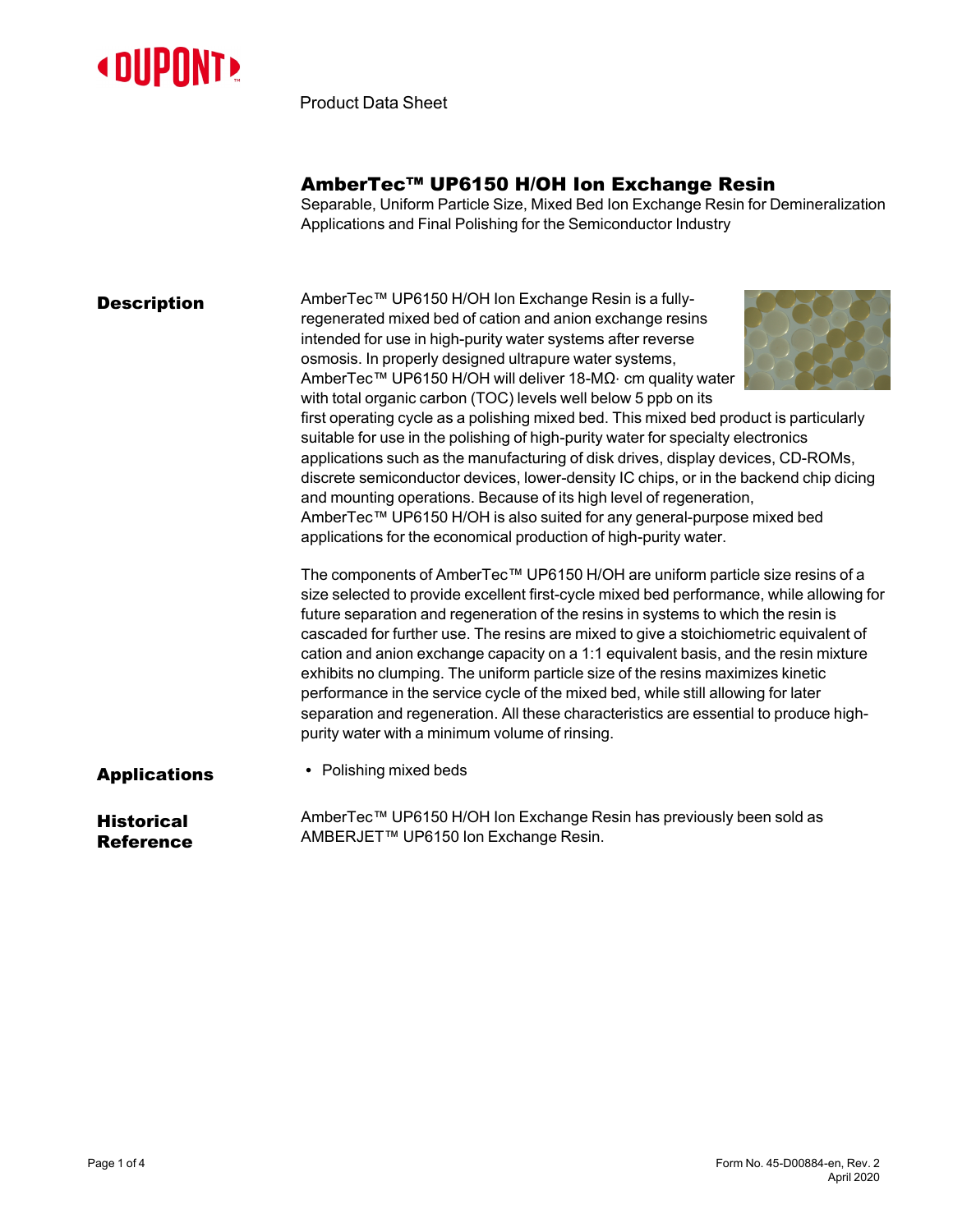### **Typical Properties**

|                                    | <b>Cation Resin</b>                    | <b>Anion Resin</b>                   |
|------------------------------------|----------------------------------------|--------------------------------------|
| <b>Physical Properties</b>         |                                        |                                      |
| Copolymer                          | Styrene-divinylbenzene                 | Styrene-divinylbenzene               |
| Matrix                             | Gel                                    | Gel                                  |
| Type                               | Strong acid cation                     | Strong base anion                    |
| <b>Functional Group</b>            | Sulfonic acid                          | Trimethylammonium                    |
| <b>Physical Form</b>               | Dark amber, translucent,               | White to yellow, translucent,        |
|                                    | spherical beads                        | spherical beads                      |
| <b>Ionic Ratio</b>                 | 1:1                                    | 1:1                                  |
| <b>Chemical Properties</b>         |                                        |                                      |
| Ionic Form as Shipped              | H+                                     | OH-                                  |
| <b>Total Exchange Capacity</b>     | $\geq$ 1.80 eq/L (H <sup>+</sup> form) | $\geq$ 1.00 eq/L (OH $\cdot$ form)   |
| <b>Water Retention Capacity</b>    | $49.0 - 55.0\%$ (H <sup>+</sup> form)  | 58.0 - 72.0% (OH- form)              |
| <b>Ionic Conversion</b>            |                                        |                                      |
| $H^+$                              | $\geq 99\%$                            |                                      |
| OH <sup>-</sup>                    |                                        | $\geq 95.0\%$                        |
| CO <sub>3</sub> <sup>2</sup>       |                                        | ≤ 5.0%                               |
| Cŀ                                 |                                        | $\leq 0.5\%$                         |
| Particle Size <sup>§</sup>         |                                        |                                      |
| <b>Particle Diameter</b>           | $630 \pm 50 \,\mu m$                   | 750 ± 110 µm                         |
| <b>Uniformity Coefficient</b>      | $≤ 1.20$                               | $≤ 1.25$                             |
| $<$ 300 µm                         | ≤ 0.1%                                 |                                      |
| $<$ 425 µm                         |                                        | $\leq 0.5\%$                         |
| $>850 \mu m$                       | ≤ 10.0%                                |                                      |
| $> 1180 \mu m$                     |                                        | ≤ 1.0%                               |
|                                    | AmberTec™ UP6150 H/OH                  |                                      |
| <b>Ultrapure Water Performance</b> |                                        |                                      |
| Resistivity at 10-min UPW          |                                        | $>$ 17.9 MQ $\cdot$ cm $^{\ddagger}$ |
| Rinse                              |                                        |                                      |
| Resistivity at 10-min Salt         |                                        | $>$ 17.8 MQ $\cdot$ cm $^{\ddagger}$ |
| Challenge                          |                                        |                                      |
| ΔTOC at 2h00 Rinse                 |                                        | $\leq 10$ ppb C                      |
| <b>Density</b>                     |                                        |                                      |
| Shipping Weight                    |                                        | 730 g/L                              |

| Suggested  |  |
|------------|--|
| Operating  |  |
| Conditions |  |

Temperature Range  $\pm 15 - 25^{\circ}$ C (59 – 77 $^{\circ}$ F)  $pH$  Range (Stable)  $0 - 14$ 

 $^{\ddagger}$  Operating at elevated temperatures, for example above 60 – 70°C (140 – 158°F), may impact the purity of the loop and resin life. Contact our technical representative for details.

For additional information regarding recommended minimum bed depth, operating conditions, and regeneration conditions for [mixed](https://www.dupont.com/content/dam/dupont/amer/us/en/water-solutions/public/documents/en/45-D01127-en.pdf) beds (Form No. 45-D01127-en) or [separate](https://www.dupont.com/content/dam/dupont/amer/us/en/water-solutions/public/documents/en/45-D01131-en.pdf) beds (Form No. 45-D01131-en) in water treatment, please refer to our Tech Facts.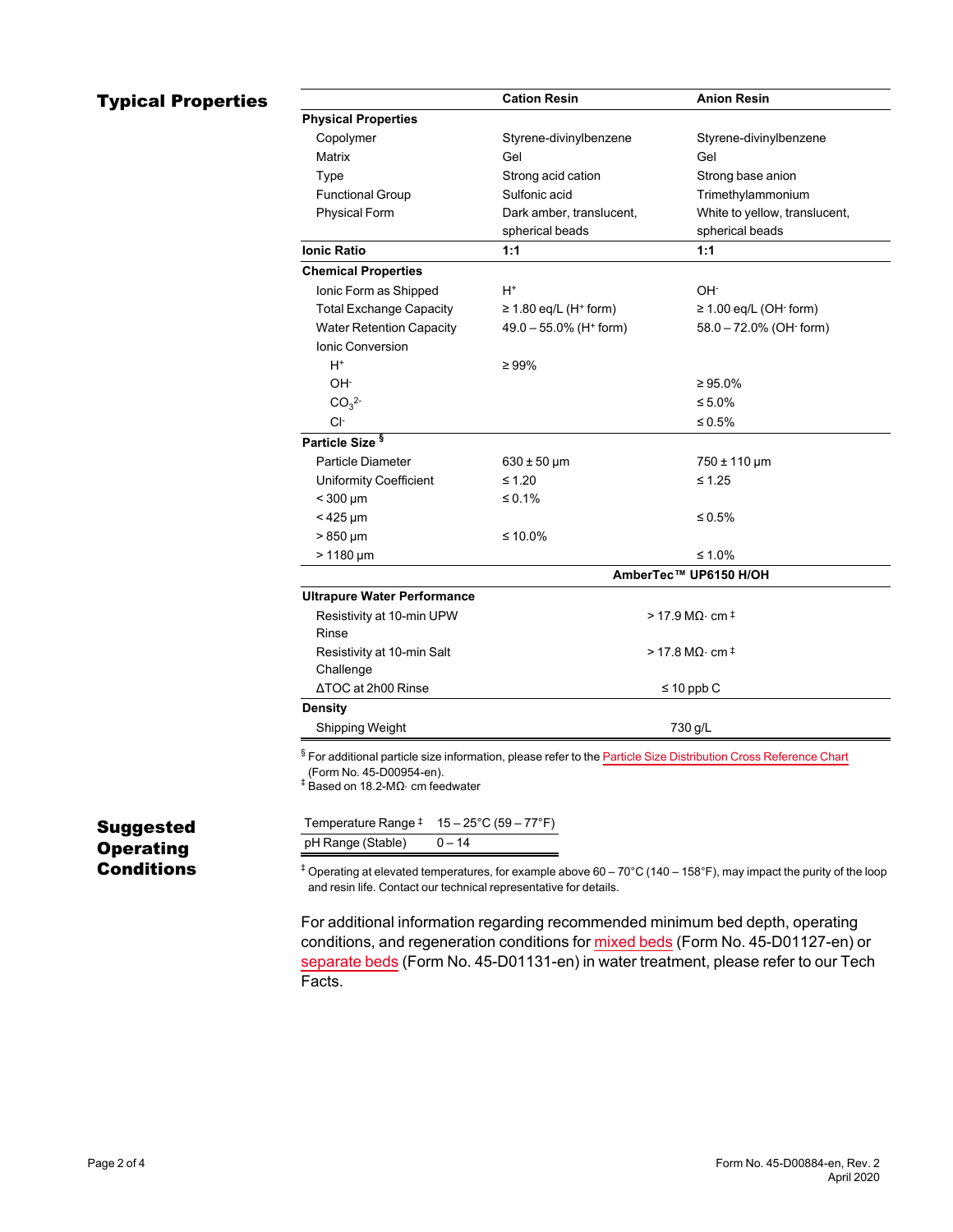## **Hydraulic** Characteristics

Estimated pressure drop for AmberTec™ UP6150 H/OH Ion Exchange Resin as a function of service flowrate and temperature is shown in [Figure 1](#page-2-0). These pressure drop expectations are valid at the start of the service run with clean water.

<span id="page-2-0"></span>

Quality Assurance AmberTec™ UP6150 H/OH Ion Exchange Resin is tested by DuPont for resistivity, total organic carbon (TOC), and kinetic performance. This ensures that all batches of AmberTec™ UP6150 H/OH will meet stringent ultrapure water (UPW) performance requirements on these most critical parameters.

> DuPont Water Solutions will fully support the quality and performance of AmberTec™ UP6150 H/OH in UPW applications to assure full customer satisfaction with the product as delivered.

Typical rinse curves for resistivity and total organic carbon (TOC) as a function of rinse time based on our quality control procedure for AmberTec™ UP6150 H/OH are shown in [Figure 2.](#page-2-1)



#### <span id="page-2-1"></span>**Figure 2: Resistivity and TOC Rinse Performance**

Page 3 of 4 Form No. 45-D00884-en, Rev. 2 April 2020